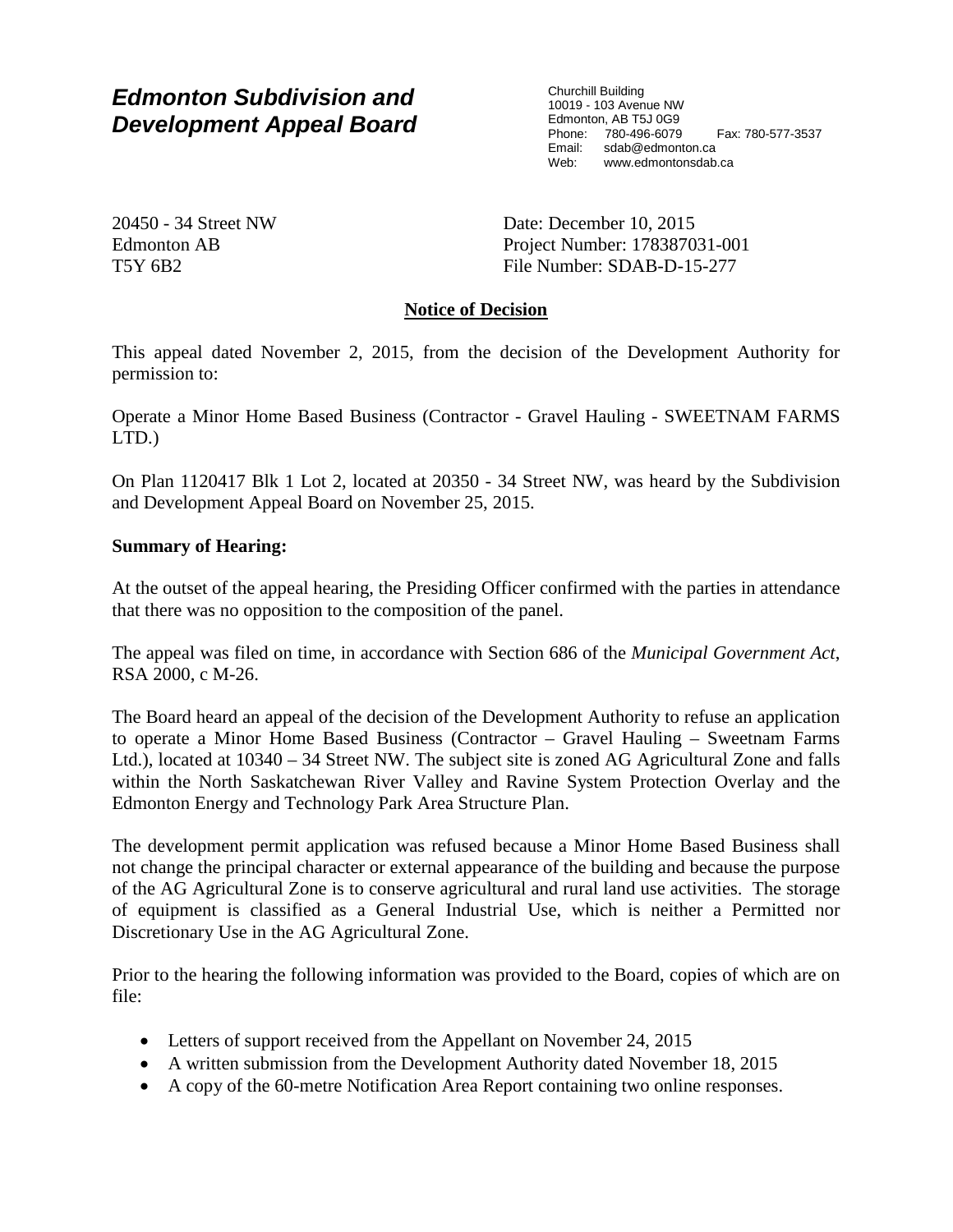The Board heard from Ms. Shirley Sweetnam, representing the Appellant, Sweetnam Farms Ltd., who made the following submissions:

- 1. Her husband could not attend the hearing because he was hauling snow throughout the night.
- 2. They have resided at the property since 1993.
- 3. The truck is not a gravel hauler; it is strictly used to haul asphalt and stone in the summer and snow in the winter.
- 4. The truck returns to the subject property empty and without any raw materials.
- 5. It is parked inside the garage (shop) when on-Site.
- 6. The use of one truck in their trucking business offers them a subsidized income.
- 7. Their farming business has been leased out.
- 8. She was advised by the City that 34 Street is no longer a truck route; that change was made in 2012.
- 9. The truck has been on-Site since 1995.
- 10. 18 Street and 50 Street are truck routes with the same structure as 34 Street. Many other trucks, including grain trucks and other agricultural vehicles, use 34 Street.

Ms. Sweetnam provided the following responses to questions:

- 1. Her husband was issued a ticket, following a vehicle inspection by City Inspectors, who were tagging trucks that were illegally parked in the area.
- 2. A structure, used as a garage to park the truck and for minor maintenance jobs, was built on the Site in 1993.
- 3. Her husband washes the truck outside the garage.
- 4. 34 Street is a two lane rural roadway with no street lights.
- 5. She could not confirm the weight of the truck, but estimated that it was approximately 8000 pounds.

The Board heard from Mr. Kenneth Yeung, representing the Sustainable Development Department, who provided the following submissions:

- 1. This property is zoned AG Agricultural Zone and would not typically be re-zoned by the City for any other use.
- 2. As a result of a complaint, a Community Standards Officer issued a Violation Notice for the property because of the overweight vehicle.
- 3. It was their understanding that the Minor Home Based Business was not operating in compliance with the conditions that were imposed on the development permit that was issued in 1999. One of the conditions imposed was that the truck had to be parked off-Site at 12213  $-67$  Street.
- 4. Although the property is located within the Edmonton Energy and Technology Park Area Structure Plan, and the long term vision for the area is changing, re-zoning applications must be driven by the property owner, not the City.
- 5. Mr. Yeung could not confirm details of the long-term plan for this Site.
- 6. The Minor Home Based Business regulations do not allow outdoor business related activities.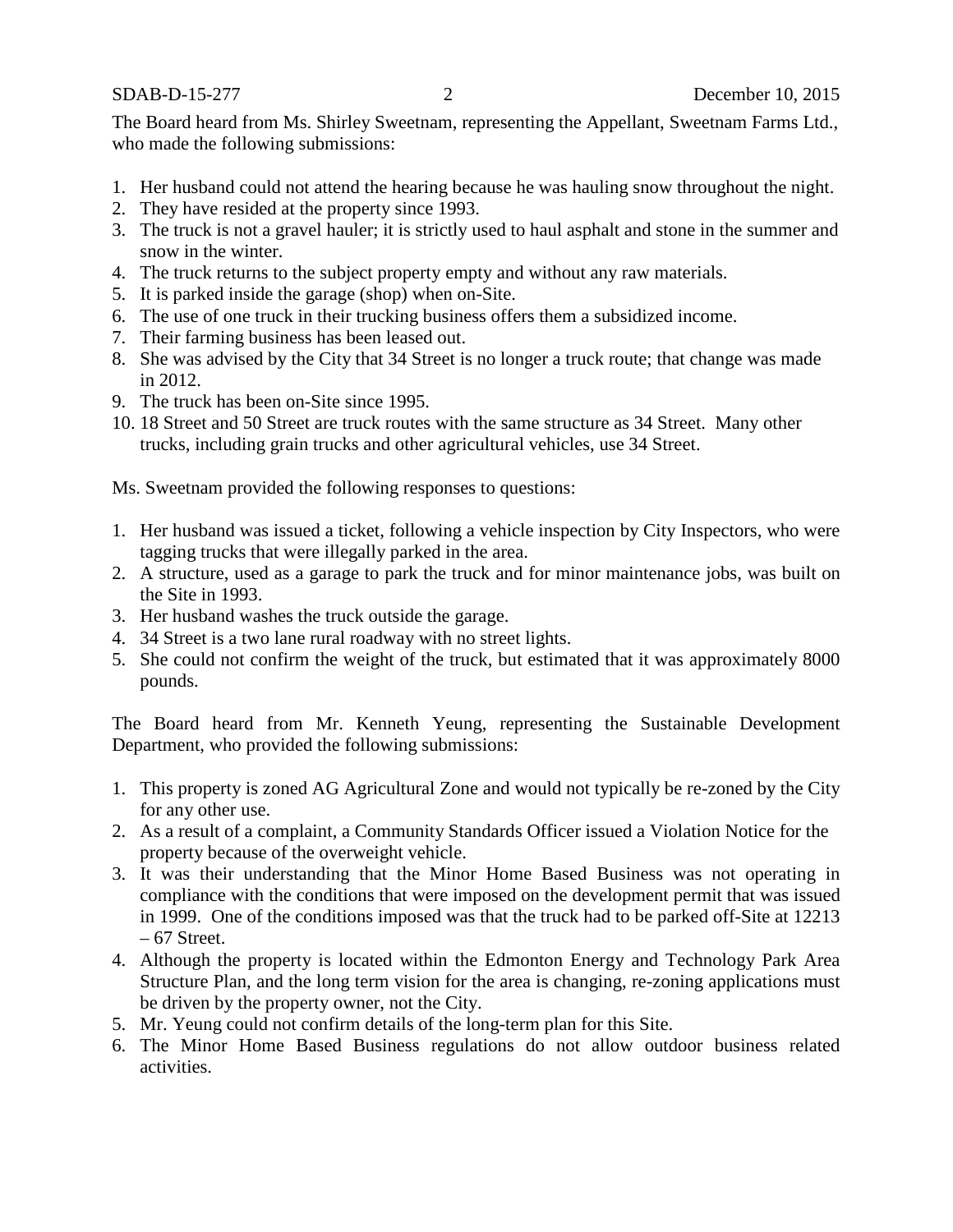Ms. Sweetnam provided the following information in rebuttal:

- 1. The accessory building on their site is used for many purposes.
- 2. They did not apply for a development permit for a Minor Home Based Business in 1999.
- 3. She thought the address contained in the condition of approval was a fitness studio.
- 4. The use of 34 Street as a truck route changed in 2012, many years after they purchased the property.
- 5. They received written confirmation from the City about the restrictions placed on 34 Street (the prohibition of overweight vehicles).

### **Decision:**

The appeal is **ALLOWED** and the decision of the Development Authority is **VARIED**. The development is **GRANTED**.

The development is subject to the following **CONDITIONS**:

- 1. The business use must maintain the privacy and enjoyment of adjacent residences and the characteristic of the neighbourhood;
- 2. There shall be no outdoor business activities, or outdoor storage of material or equipment associated with the business;
- 3. The Site shall not be used as a daily rendezvous for employees or business partners;
- 4. The Site shall not be used by employees or business partners as a parking or storage location;
- 5. This Development Permit may be cancelled at any time if the Home Based Business as stated in the Permit Details changes;
- 6. This approval is for a five year period from the date of this decision. This Development Permit expires on November 25, 2020. Should the business continue to locate at this location, an extension of the Development Permit must be approved prior to November 25, 2020.

### **Reasons for Decision:**

The Board finds the following:

- 1. A Minor Home Based Business is a Discretionary Use in the AG Agricultural Zone.
- 2. Based on the evidence provided by the Development Authority and the Appellant, 34 Street is no longer a dedicated truck route.
- 3. Section 87 of the *Traffic Bylaw* 5590 provides that vehicles that exceed 8,000 kilograms, such as a dump truck, can only operate on designated truck routes.
- 4. Based on the evidence provided, the truck used for the gravel hauling business exceeds 8,000 kilograms, and the only access and egress to the subject Site is via 34 Street.
- 5. In the opinion of the Board, the subject of this appeal was improperly deemed to be 'General Industrial Use' by the Development Authority. Accordingly, the Board, as a *de novo* panel, finds that the subject of this appeal is, in fact, a Minor Home-based Business, and issues a permit for same for the reasons enumerated herein.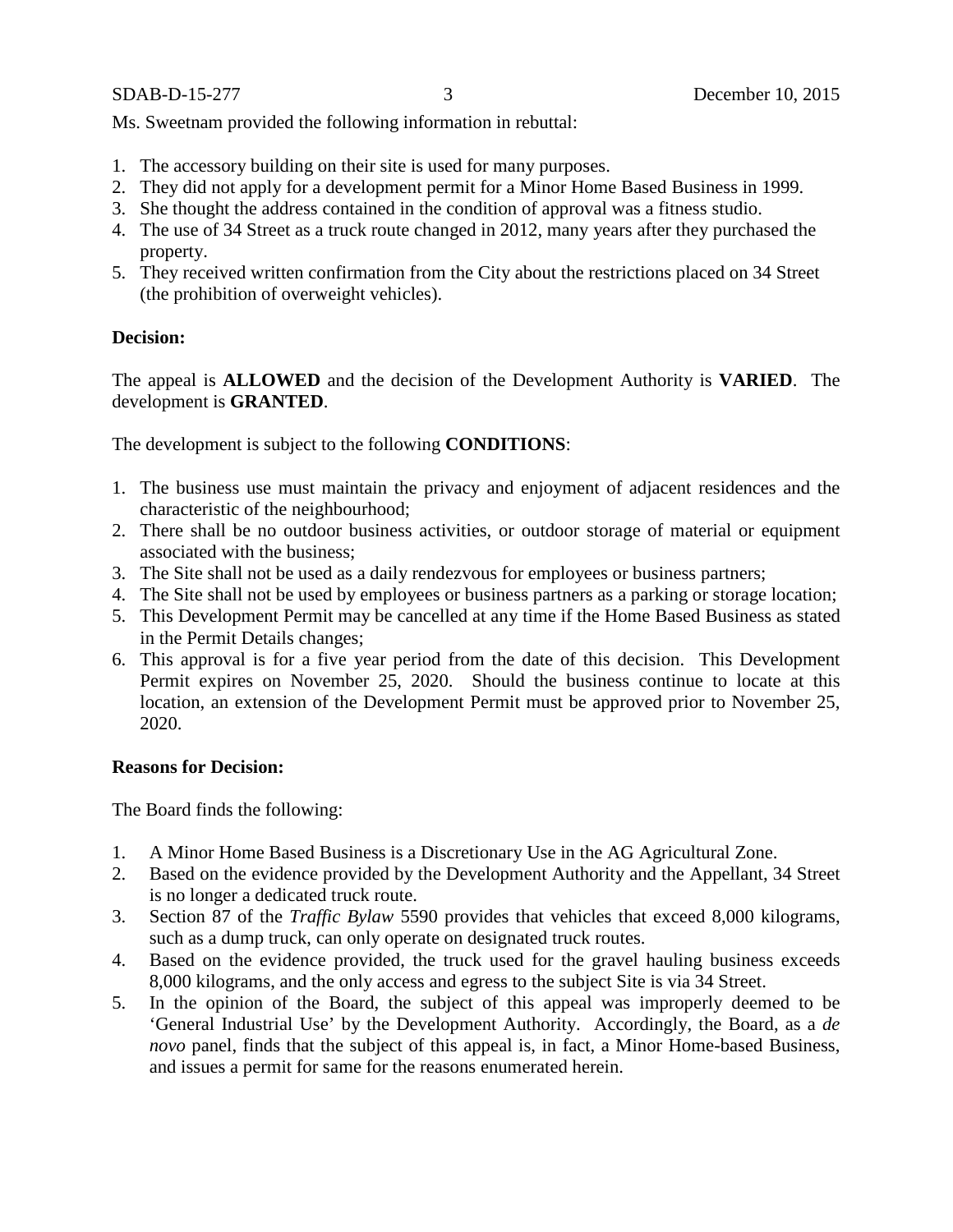- 6. The storage of the single vehicle used for this business is in a custom-built garage. It is unlikely a passerby would know that a business operated out of this location, save for a farm, which is another use of the lands.
- 7. There is no signage respecting the business.
- 8. The Board accepts the submissions of the Appellant that there is no activity associated with business at the subject site—the gravel truck leaves empty, and returns empty at the end of each work day.
- 9. The Board acknowledges that the gravel hauling business has been operating from the subject Site for many years with the support of affected property owners, and that a development permit for a Minor Home Based Business was issued in 1999.
- 10. The Board also notes that the subject Site falls within the Edmonton Energy and Technology Park Area Structure Plan. The Board must have regard for Statutory Plans in effect, as well as the long term plans for the area.
- 11. Several practical reasons allow the Board to make this decision. Namely:
	- a. The only access to the subject site is along 34 Avenue; and
	- b. The truck-route designation was changed unilaterally by the City of Edmonton, and without consultation or knowledge given to the Appellant;
- 12. Based upon the foregoing, the Board finds that an exception to the Section 87 heavy truck prohibition is reasonable and should be granted in this case. Section 87(4)(b) allows the Board to do just that.
- 13. Section 87(4)(b) of City of Edmonton Bylaw 5590, *Traffic Bylaw*, provides that: (4) This Section [Section 87(2)] does not apply to a heavy vehicle being operated on the most direct and practical route between a location and the nearest truck route for:

(b) traveling to or from the business premises of the owner of the heavy vehicle;

14. Based on the above, the Board finds that the proposed development, with the conditions attached, will not unduly interfere with the amenities of the neighbourhood nor materially interfere with or affect the use, enjoyment or value of neighbouring parcels of land.

### **Important Information for the Applicant/Appellant**

- 1. This is not a Building Permit. A Building Permit must be obtained separately from the Sustainable Development Department, located on the  $5<sup>th</sup>$  Floor, 10250 – 101 Street, Edmonton.
- 2. Obtaining a Development Permit does not relieve you from complying with:
	- a) the requirements of the *Edmonton Zoning Bylaw*, insofar as those requirements have not been relaxed or varied by a decision of the Subdivision and Development Appeal Board,
	- b) the requirements of the *Alberta Safety Codes Act*,
	- c) the *Alberta Regulation 204/207 – Safety Codes Act – Permit Regulation*,
	- d) the requirements of any other appropriate federal, provincial or municipal legislation,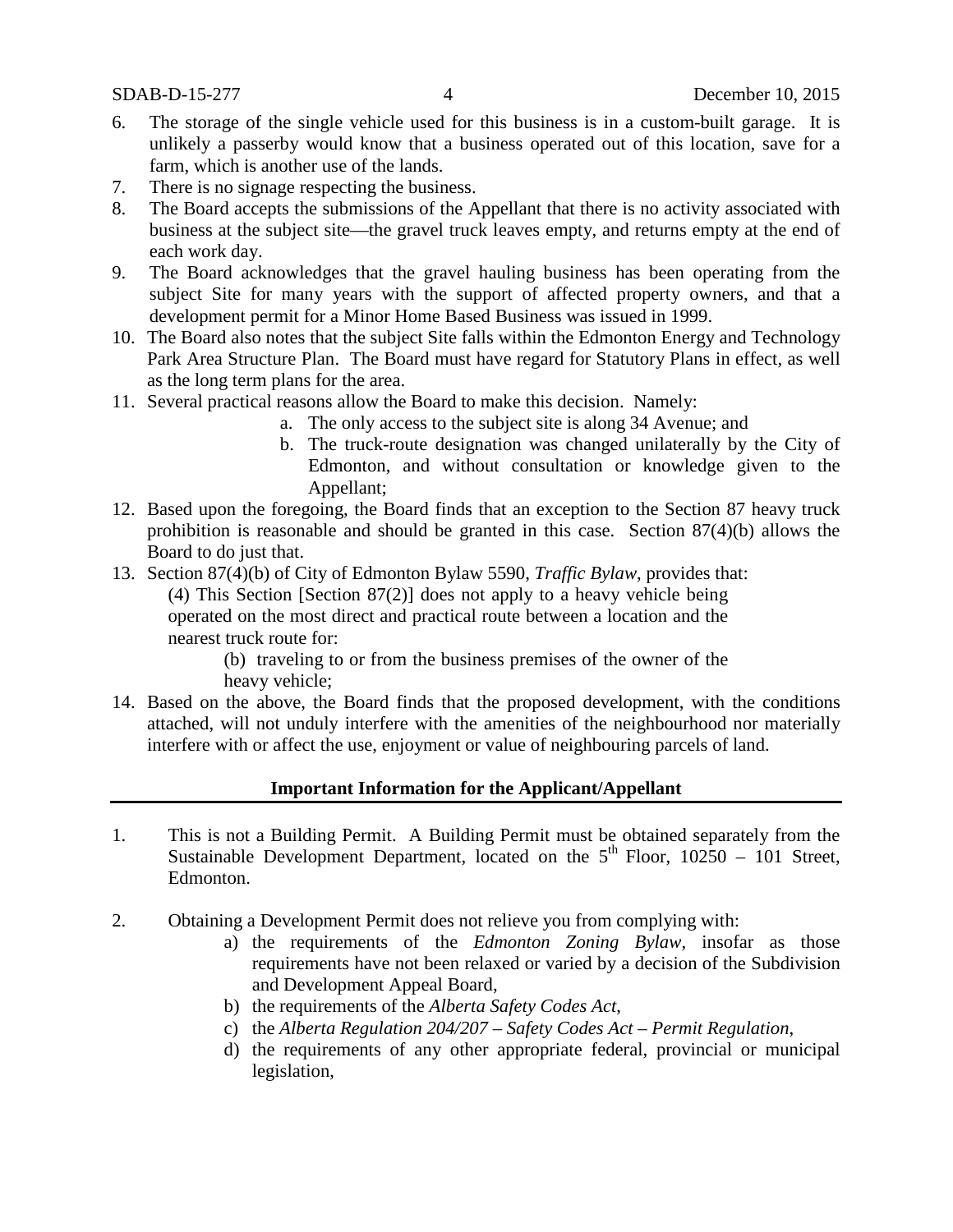- e) the conditions of any caveat, covenant, easement or other instrument affecting a building or land.
- 3. When an application for a Development Permit has been approved by the Subdivision and Development Appeal Board, it shall not be valid unless and until any conditions of approval, save those of a continuing nature, have been fulfilled.
- 4. A Development Permit will expire in accordance to the provisions of Section 22 of the *Edmonton Zoning Bylaw, Bylaw 12800*, as amended.
- 5. This decision may be appealed to the Alberta Court of Appeal on a question of law or jurisdiction under Section 688 of the *Municipal Government Act*, R.S.A. 2000, c. M-26. If the Subdivision and Development Appeal Board is served with notice of an application for leave to appeal its decision, such notice shall operate to suspend the Development Permit.
- 6. When a decision on a Development Permit application has been rendered by the Subdivision and Development Appeal Board, the enforcement of that decision is carried out by the Sustainable Development Department, located on the 5th Floor, 10250 – 101 Street, Edmonton.

*NOTE: The City of Edmonton does not conduct independent environmental checks of land within the City. If you are concerned about the stability of this property for any purpose, you should conduct your own tests and reviews. The City of Edmonton, when issuing a development permit, makes no representations and offers no warranties as to the suitability of the property for any purpose or as to the presence or absence of any environmental contaminants on the property.*

> Mr. W. Tuttle, Presiding Officer Subdivision and Development Appeal Board

15210 - 79A Avenue NW Edmonton AB T5R3H4

Date: December 10, 2015 Project Number: 179835823-001 File Number: SDAB-D-15-278

### **Notice of Decision**

This appeal dated October 28, 2015, from the decision of the Development Authority for permission to: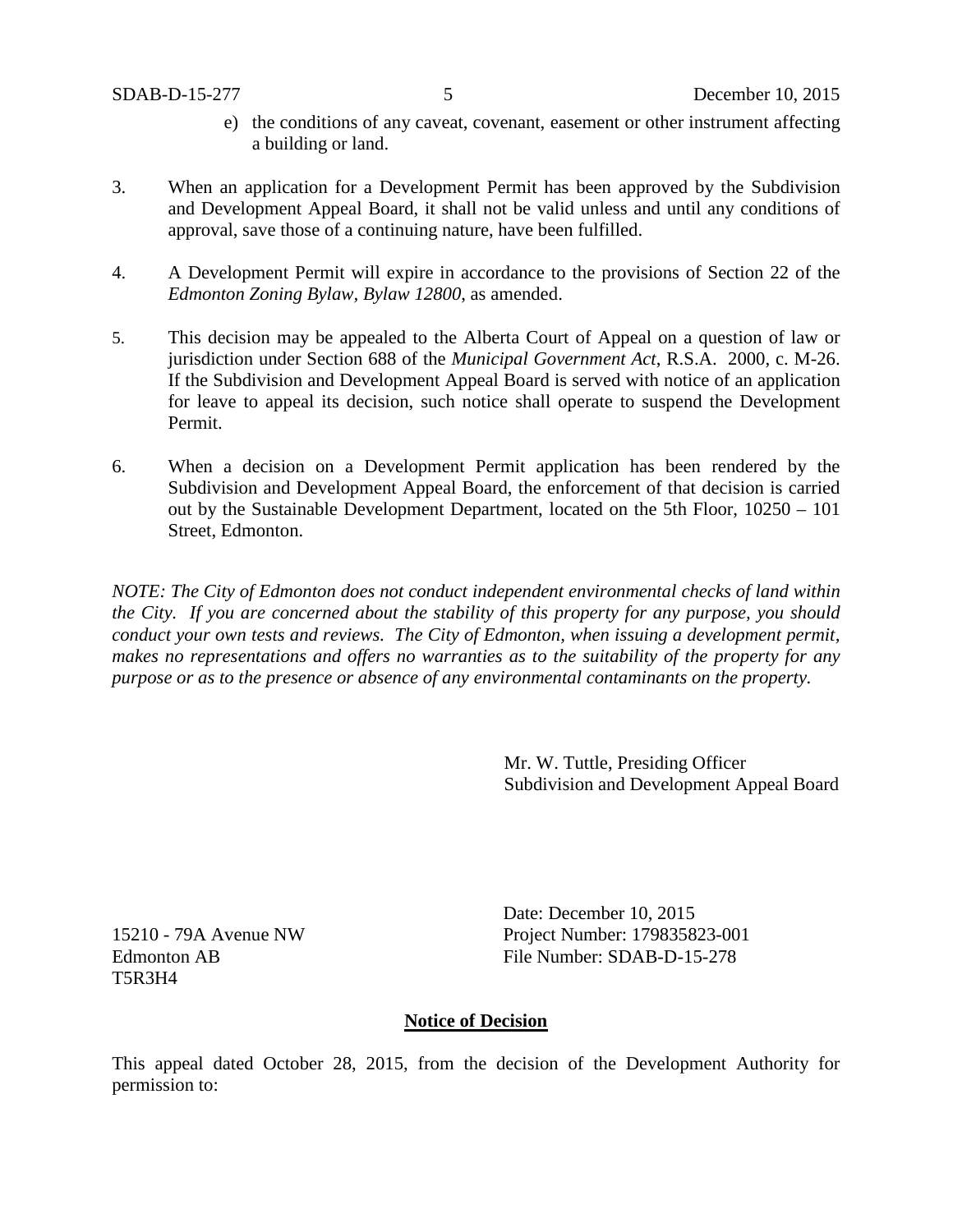Operate a Major Home Based Business - Jewellery Design, production and Shipping

On Plan 5580KS Blk 3 Lot 11, located at 15210 - 79A Avenue NW, was heard by the Subdivision and Development Appeal Board on November 25, 2015.

#### **Summary of Hearing:**

At the outset of the appeal hearing, the Presiding Officer confirmed with the parties in attendance that there was no opposition to the composition of the panel.

The appeal was filed on time, in accordance with Section 686 of the *Municipal Government Act*, RSA 2000, c M-26.

The Board heard an appeal of the decision of the Development Authority to approve an application to operate a Major Home based Business (jewellery design, production and shipping), located at 15210 – 79A Avenue NW. The subject Site is zoned RF1 Single Detached Residential Zone and falls within the Mature Neighbourhood Overly and the Medium Scale Residential Infill Overlay.

The development permit application was approved, subject to conditions, and subsequently appealed by an adjacent property owner.

Prior to the hearing the following information was provided to the Board, copies of which are on file:

- A written submission from the Development Authority dated November 20, 2015
- Written submissions from the Respondent dated November 10 and November 20, 2015.
- An online response in opposition to the proposed development.

The Board heard from the Appellant, Mr. Demachi, who provided the following submissions in support of the appeal:

- 1. This is a mature neighbourhood; home based businesses should not be allowed in residential zones.
- 2. The proposed business creates change in the neighbourhood and may encourage others to follow suit.
- 3. He is concerned about increased traffic and enforcement issues.
- 4. If business production increases, more employees may be required.
- 5. He has safety concerns regarding the possible use of gas blowers and cutting, which is a potential fire hazard.
- 6. He is concerned with how often the City would inspect the site. He likened this to other approved businesses that require safety checks and questioned how regulations would be enforced.

The Board heard from Ms. Lai, representing the Sustainable Development Department, who provided the following information: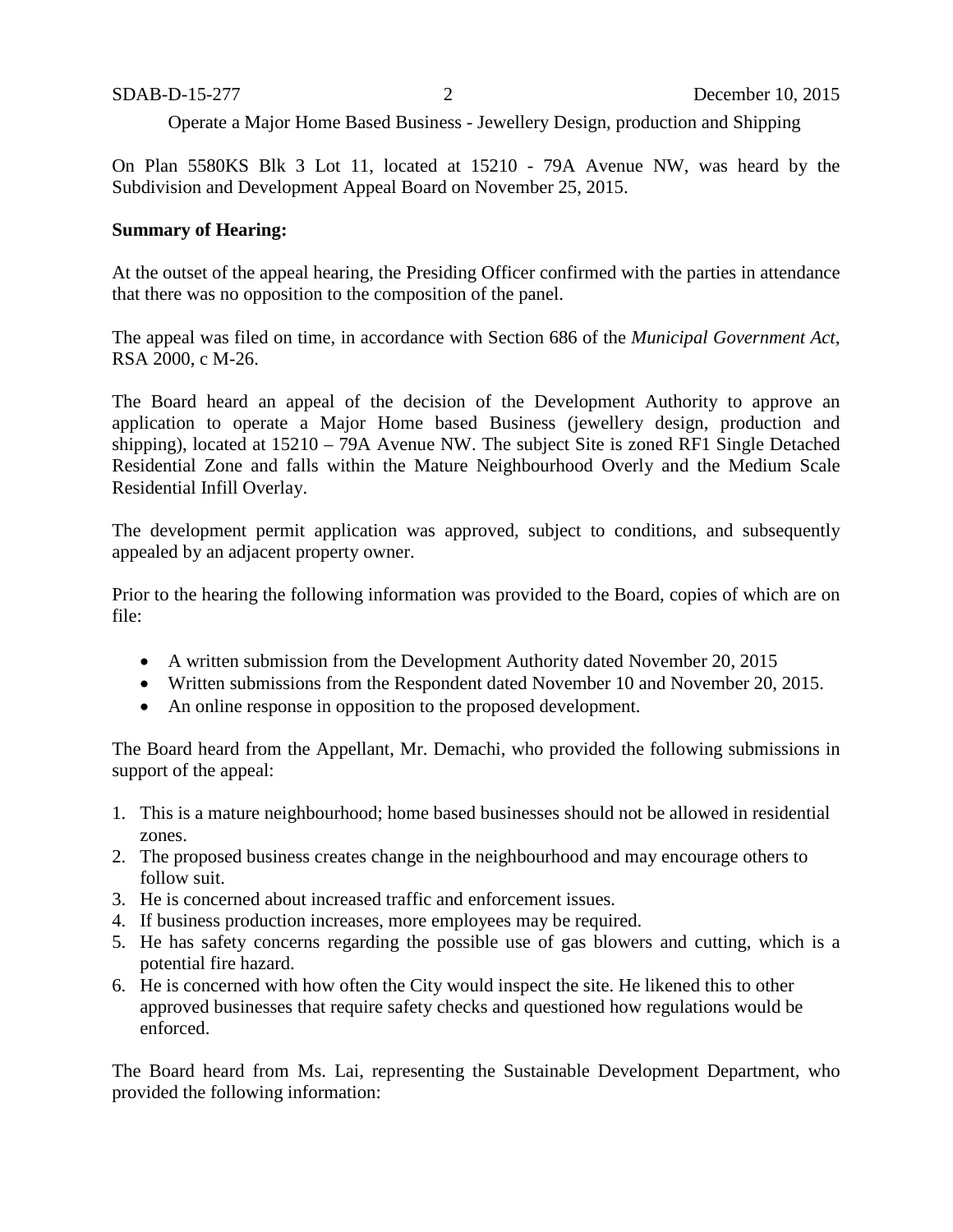1. She confirmed the information contained in her written submissions and advised the Board that the proposed development complies with all of the regulations for a Major Home Based Business, pursuant to Section 75 of the *Edmonton Zoning Bylaw*.

The Board heard from the Respondent, Ms. Sabrina Siponen, who provided a written submission, marked Exhibit "A" and made the following submissions in support of the proposed development:

- 1. She started this business five years ago and recently moved into this neighbourhood.
- 2. The raw materials for her jewelry are made in India and shipped to her house where she uses small tools to assemble the pieces.
- 3. She does not use any heavy equipment and there is no risk of fire.
- 4. The primary business activity that occurs in her house is administrative. She receives materials from India that are labelled, boxed, and checked for quality assurance. She estimated that 90 percent of the business is administrative and five percent is online sales.
- 5. The operation of her business will not impact traffic in the neighbourhood.
- 6. There is adequate parking because her lot is pie shaped with approximately 50-metres of frontage that provides on street parking. There is a two car garage with one extra parking space available inside the garage.
- 7. Her address is not listed publicly on any business related documents or marketing material provided online.
- 8. She currently has one employee who works during regular business hours.
- 9. A courier comes to her house twice a week and stays for only a few minutes.
- 10. She canvassed the neighbourhood and received 14 positive responses, two verbal responses and 12 signatures of support.
- 11. The Appellant is one of the neighbours who objected to the proposed business. She attempted, without success, to discuss her business with the other neighbour who was opposed to the proposed business.

Ms. Siponen provided the following responses to questions:

- 1. This is strictly a wholesale business.
- 2. Canvassing the neighbourhood allowed her to meet her neighbours, many of whom she discovered also work from home.
- 3. Orders from India are delivered every three months, which will not negatively impact traffic in the neighbourhood.

Mr. Demachi made the following submission in rebuttal:

1. He questioned how this could be considered a home based business when materials are imported in from India and not produced on-Site; this is not characteristic of a home based business.

#### **Decision:**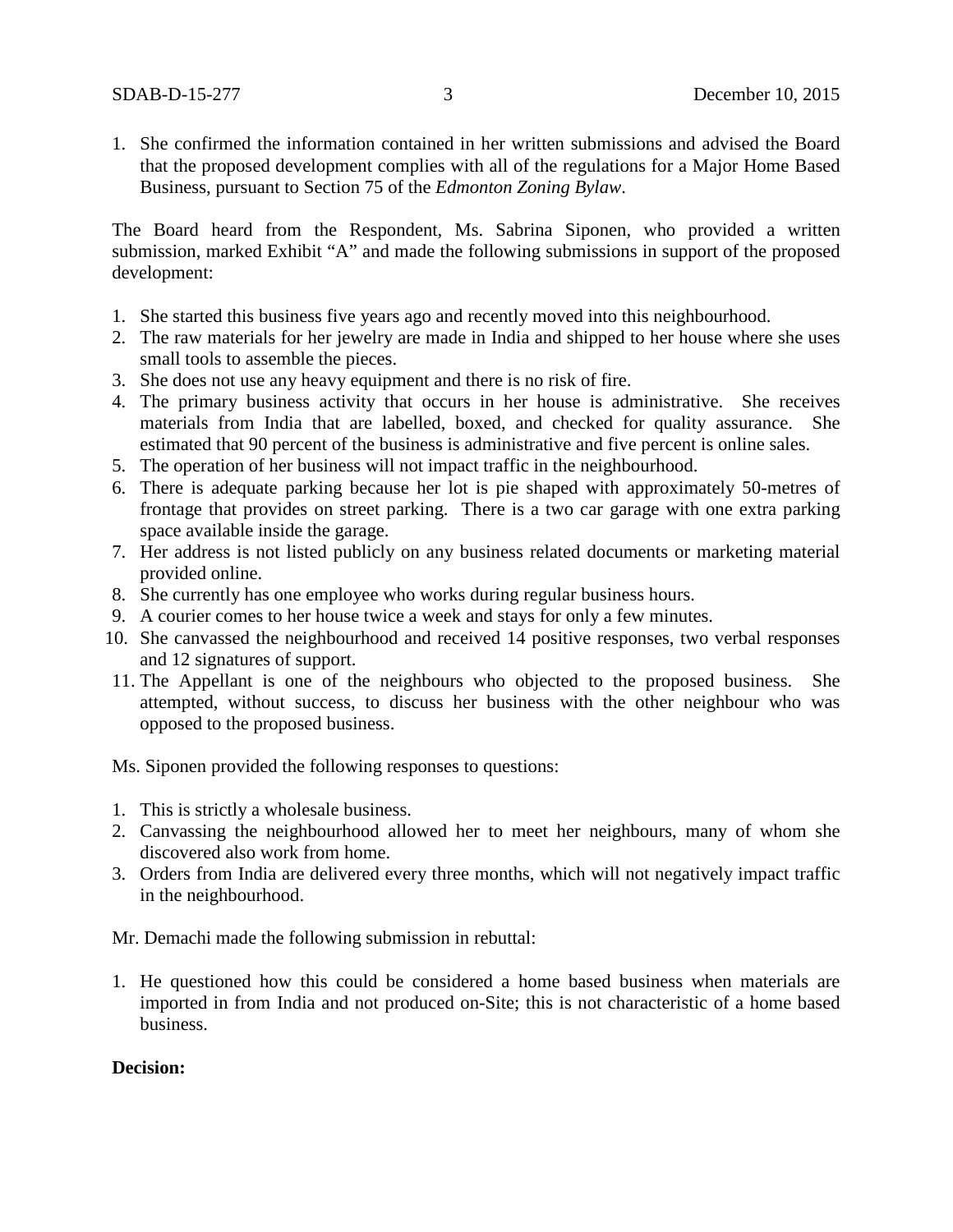The appeal is **DENIED** and the decision of the Development Authority is **CONFIRMED**. The development is **GRANTED** as approved by the Development Authority.

#### **Reasons for Decision:**

The Board finds the following:

- 1. A Major Home Based Business is a Discretionary Use in the RF1 Single Detached Residential Zone.
- 2. The Board accepts the evidence provided by the Respondent and the Development Authority in its entirety, and is satisfied that the Respondent will operate the proposed Major Home Based Business in accordance with the imposed conditions.
- 3. The proposed Major Home Based Business is compatible with the development regulations contained in Section 75 of the *Edmonton Zoning Bylaw*, for the following reasons:
	- a) The business is operated within the Dwelling and the design and production processes are handmade. No heavy tools or equipment will be used and therefore no external noise or visible and audible interference will be created;
	- b) One resident employee, one non-resident employee, and the property owner will work on-Site. There is a two-car garage with two parking spaces on the driveway. A courier will come to the Site for delivery two times per week. The maximum number of employees and total business visits per day are within the allowable scope, and the business will not generate additional pedestrian, vehicular traffic or parking issues.
	- c) There will be no outdoor business activity or outdoor storage of material of equipment associated with the proposed business. There will be no customer visits to the subject property. Therefore, the business will not change the principal character or external appearance of the Dwelling, and will not negatively impact the neighbourhood.
	- d) The proposed business hours are Monday to Friday from 9:00 a.m. to 5:00 p.m. The nonresident employee will be on-Site Monday to Friday from 11:00 a.m. to 4:00 p.m., which will not negatively impact the neighbourhood;
	- e) No previous Bylaw complaints related to the operation of this business have been filed by neighbouring tenants or property owners.
- 4. The Appellant did not provide any valid planning reasons that would deny the property owner's right to the proposed Use, or affect the operation of a Major Home Based Business from this location.
- 5. Based on the evidence provided, the Board finds that the proposed Major Home Based Business will not create any safety concerns. Enforcement of the imposed conditions is outside the purview of the Board, and is overseen by the Bylaw Enforcement Department.
- 6. Based on the evidence provided, 12 neighbouring property owners have provided written support for the proposed development.
- 7. Based on the above, the Board finds that the proposed development will not unduly interfere with the amenities of the neighbourhood or materially interfere with or affect the use, enjoyment or value of neighbouring parcels of land.

### **Important Information for the Applicant/Appellant**